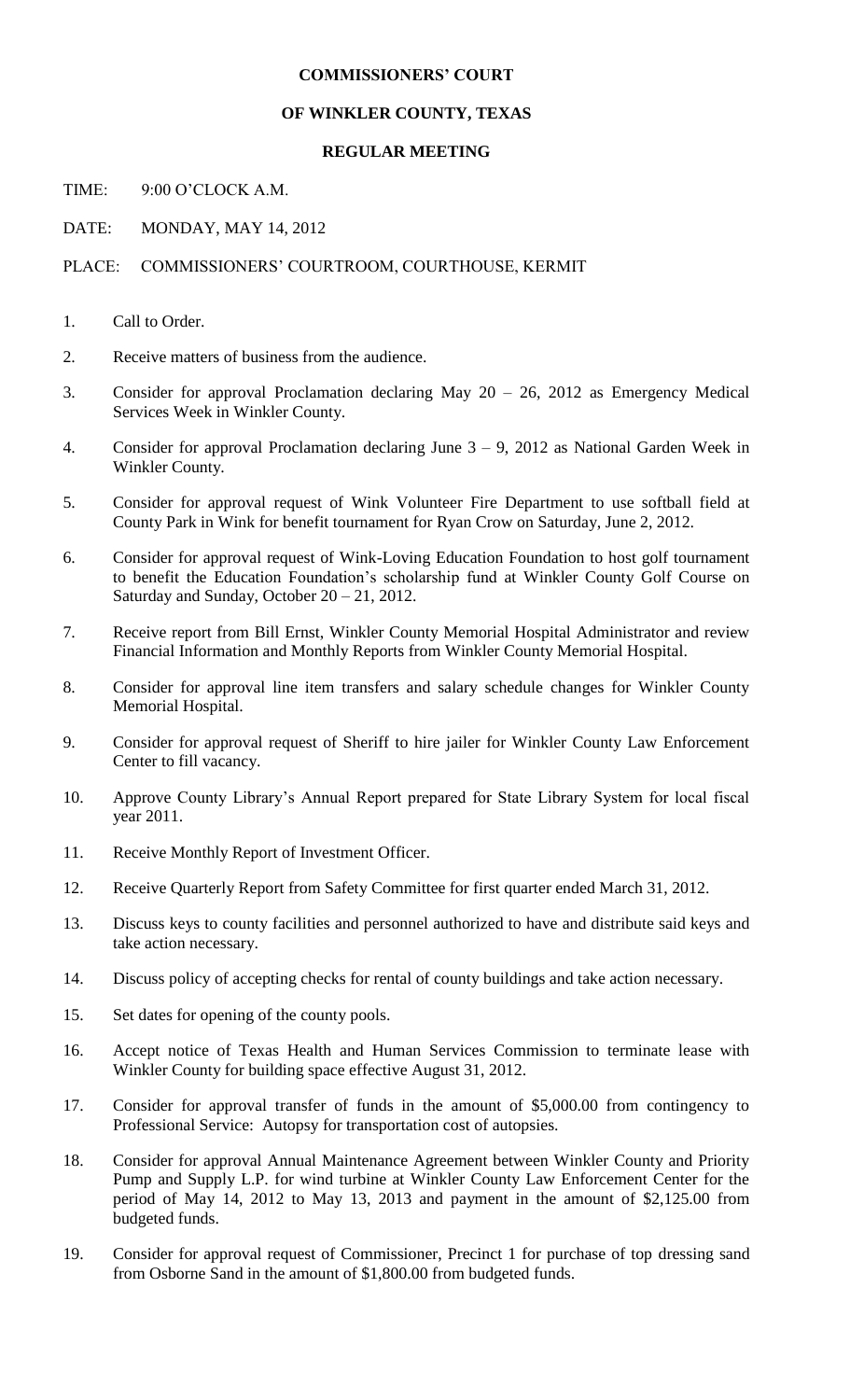- 20. Consider for approval request of Wink Volunteer Fire Department to purchase foam in an amount not to exceed \$5,000.00
- 21. Consider for approval request of Commissioner, Precinct 2 to purchase two (2) grass collection systems for Kubota mowers for County Park in Wink in an amount not to exceed \$6,000.00 from budgeted funds.
- 22. Consider for approval request of Commissioner, Precinct 3 to purchase playground equipment for County Park in Kermit in an amount not to exceed \$1,500.00 from GameTime by Total Recreation Products, Inc. from budgeted funds.
- 23. Consider for approval Full Service Maintenance Agreements with Total Office Solution of West Texas and Winkler County for the period of April 1, 2012 to March 31, 2013, and payment in the total amount of \$1,728.00 from budgeted funds as follows:
	- a. County Auditor's Office Xerox WorkCentre Pro 423; Contract base rate charge of \$376.00;
	- b. County Attorney's Office Xerox WorkCentre Pro 575; Contract base rate charge of \$300.00;
	- c. County Extension Office Xerox CopyCentre C20; Contract base rate charge of \$300.00;
	- d. County Tax Assessor-Collector's Office WorkCentre Pro 423; Contract base rate charge of \$376.00; and
	- e. Sheriff's Office WorkCentre Pro 423; Contract base rate of \$376.00.
- 24. Consider for approval payment in the amount of \$2,500.00 to CCS, Inc. for Winkler County Emergency Medical Services medical direction by Dave Spear, M.D. for the period of May 1, 2012 to April 30, 2013 in the amount of \$2,500.00 from budgeted funds.
- 25. Consider for approval payment in the amount of \$1,882.50 to JC's Auto Shop for repairs to 1984 930 Cat Loader for Kermit Parks Maintenance from budgeted funds.
- 26. Consider for approval payment in the amount of \$50.00 to Jerry Phillips, Agent, State Farm Insurance for the following surety bond for Steve Dunn, Chief Probation Officer; expires July 18, 2013.
- 27. Consider for approval payment in the amount of \$3,775.92 to Kent Tire Company for tires for Precinct 1 Road and Bridge 2007 Mack truck from budgeted funds.
- 28. Consider for approval payment in the amount of \$2,022.46 for 2 sets of Nomex gear for Wink Volunteer Fire Department from budgeted funds.
- 29. Discuss 2012 paving project and take action necessary.
- 30. Consider for approval request of Precinct 2 Commissioner to rent steel wheel and rubber tire roller in the amount of approximately \$6,500.00 per month to be paid from lateral road funds.

## 10:00 a.m.

- 31. Close bidding and award bid for asphalt for 2012 paving project.
- 32. Close bidding and award bid for gravel for 2012 paving project.
- 33. Approve HVAC project claims.
- 34. Approve park project claims.

\_\_\_\_\_\_\_\_\_\_\_\_\_\_\_\_\_\_\_\_\_\_\_\_\_\_\_\_\_

\_\_\_\_\_\_\_\_\_\_\_\_\_\_\_\_\_\_\_\_\_\_\_\_\_\_\_\_

- 35. Approve Wink County Barn construction claims.
- 36. Approve payroll.